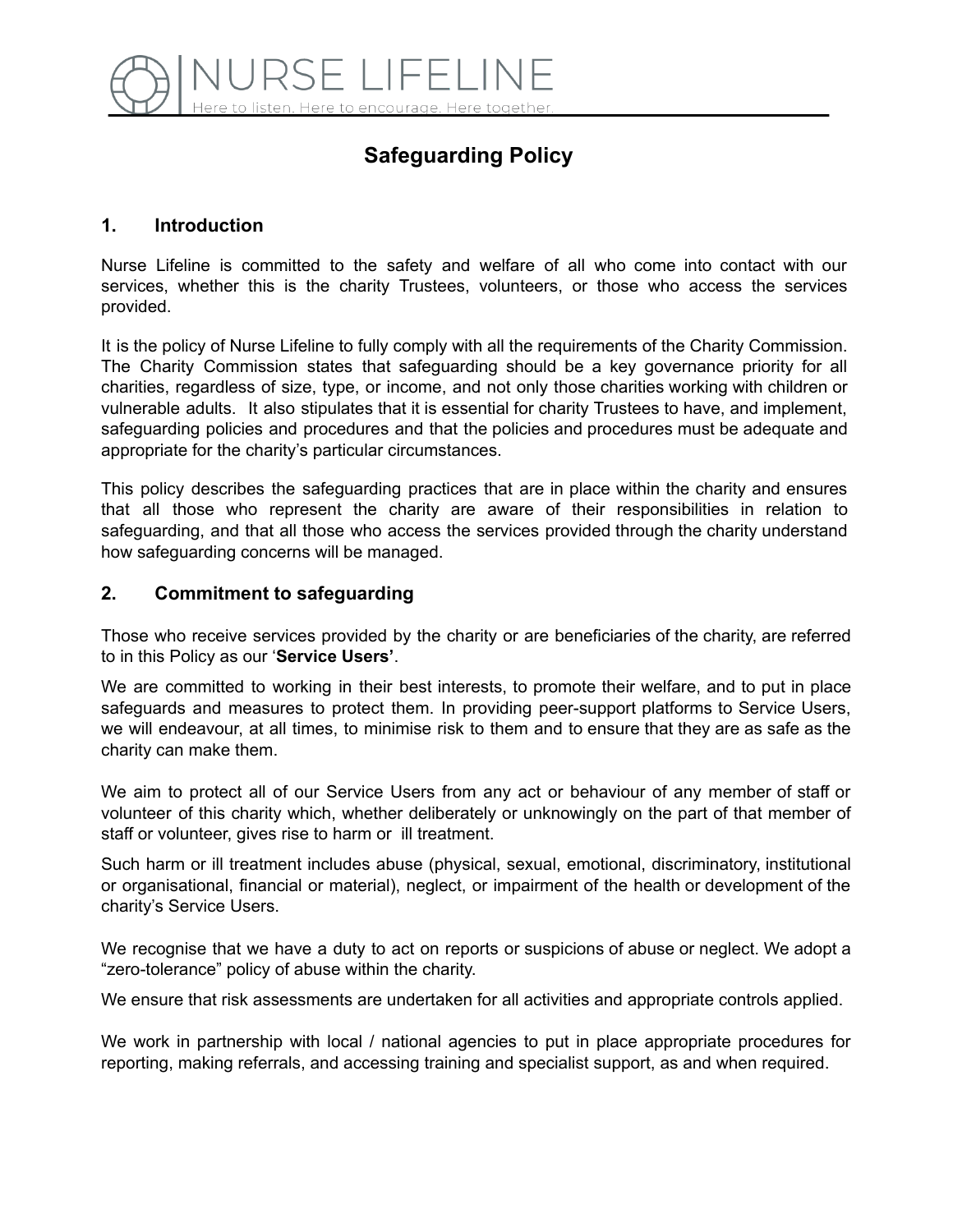# **3. Safe recruitment**

To aim to protect our Service Users, we will seek to recruit Trustees, staff and volunteers using appropriate procedures, safeguards and checks.

All volunteers working for the charity as call handlers must be registered with the Nursing and Midwifery Council, (the professional regulator for nurses and midwives in the UK, and nursing associate in England) and therefore are expected to comply in full to the regulator's codes of practice for professional behaviour. 1

References are obtained for all staff posts and volunteer roles prior to appointment.

We provide an induction programme for all new volunteers, Trustees and staff, and provide appropriate training and ongoing/refresher training at regular intervals, to enable all volunteers, Trustees, and staff, to undertake their roles safely, effectively and confidently. Evidence of external safeguarding training within civilian health professional roles will be sought from volunteers. The induction will make it clear to them that they have an obligation to implement this Policy and to learn about protection issues and their related responsibilities.

We will use the Disclosure & Barring Service ("DBS") checks to help us to assess suitability of a candidate for a particular volunteer or staff role in accordance with our approach to risk management.

We will regularly review our recruitment and other human resources procedures in response to changes in legislation and systems external to the charity, e.g., DBS and barring list checks.

# **4. Safeguarding our service users**

Through our peer led phone service, individuals calling the service may be suffering from some form of anxiety or emotional stress. We ensure that our volunteers undergo training in call handling which includes training in recognising risk factors, and skills and techniques for dealing with distressed callers. In addition, we provide them with tools and resources which include signposting resources to support those in need.

Safeguarding algorithms are in place to guide our call handlers through the process of identifying and acting on a safeguarding concern.

When our call handlers are concerned about the safety of a Service User (i.e., due to harm they may cause to themselves, harm they may cause to others, or harm they may be at risk of from others), our call handlers will talk to them and encourage them to find a way to keep themselves and others safe.

Through the provision of our peer led phone service we do not routinely collect personal data however, if we have a safeguarding concern about a Service User or someone in their care, e.g.,

<sup>&</sup>lt;sup>1</sup> Retired Nurses and Midwives are expected to sign an agreement where they agree to adhere to the code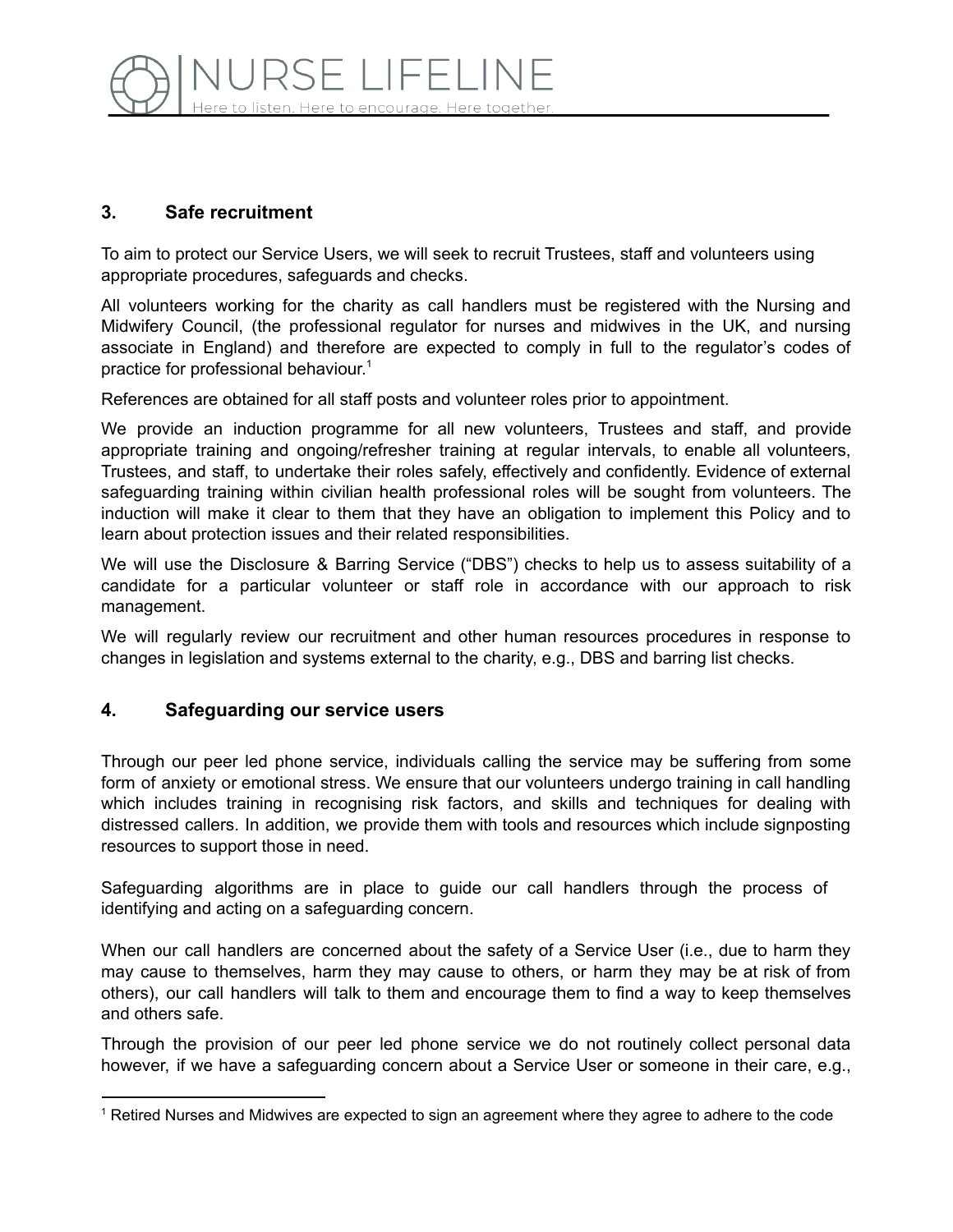

we are concerned that their safety is in immediate danger or someone in their care is in immediate danger, we will encourage them to collaborate with our call handlers in order to get them the help and assistance they may need.

We will ask the Service User to consent to providing us with a name, contact number and address so we can help support them. We will fully explain who we may share their contact details with so that we can get them the emergency help that they need.

There may be occasions where our call handlers feel that the Service User is not in the right state of mind to be able to make decisions that will keep themselves or others safe in their current situation. In emergency situations, where the telephone number is identified in our call handling system, we may need to use the telephone number to get emergency assistance to them. Any contact details obtained are only used to manage emergency safeguarding situations and are not used for any other purpose.

Triggers that may cause us concern for the immediate safety of a Service User or others, may be where a Service User has described a situation that clearly puts them at risk to themselves or others, or where a Service User becomes unconscious whilst they are on the call.

In addition, if a service user tells us about potential harm that could be caused to a child in their care, or a vulnerable adult, we may need to contact other relevant services.

Where any personal data is shared with a third party, as described above, we will take steps to ensure that the personal data is handled safely, securely, and in accordance with individuals' rights, our obligations, and the third party's obligations under the law.

All reports and logs will be kept securely and confidentially according to the charity Privacy Policy, until or unless it is necessary to share this material with the agencies who can provide support in emergency situations.

The charity is unable to discuss fitness to practice issues. Where a Service User is distressed about a situation in relation to their professional work, and we feel someone has been or may be at risk of harm, we will talk to them and encourage them to contact the support available through their professional governing bodies.

## **5. Leadership and safeguarding responsibilities**

The Board of Trustees are responsible for ensuring safeguarding policies and procedures are in place. They are responsible for understanding their responsibilities in line with the Charity Commission and legal requirements for safeguarding and in particular must ensure the following are in place:

- Appropriate policies and procedures which are followed by all Trustees, volunteers and management roles.
- Appropriate vetting checks are carried out on individuals who work for the charity, as required by their charity role.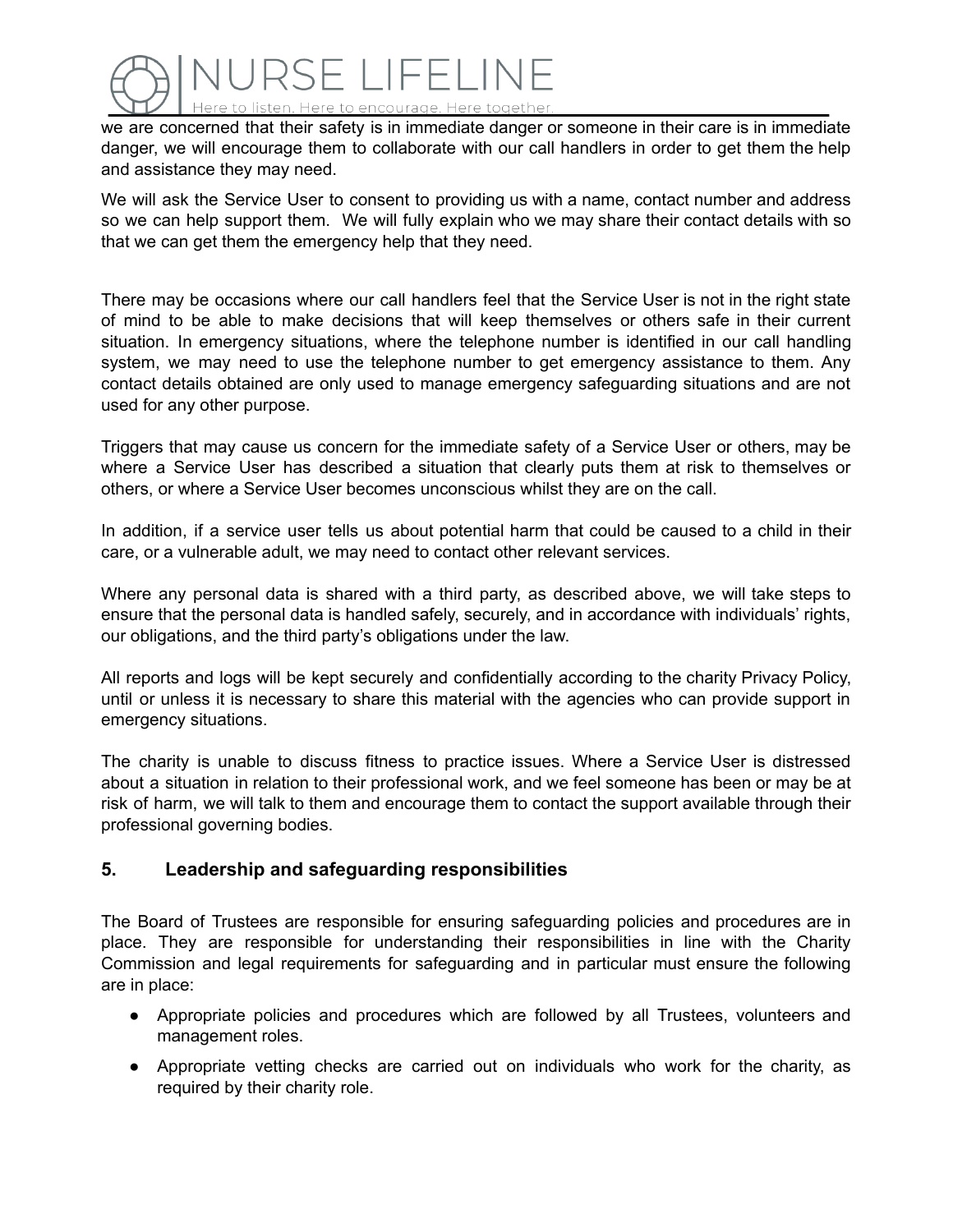

- Processes to identify and handle safeguarding concerns.
- A clear system for referring or reporting safeguarding concerns to relevant organisations.
- Management of risks within a charity risk register which is regularly reviewed.
- Ensuring that statutory guidance, good practice guidance, and legislation, relevant to the charity, is followed.
- Ensuring sufficient resources and training in relation to safeguarding for Trustees, management roles and volunteers is in place.

The role of the Operations Manager acts as the operational point of contact for management of safeguarding concerns.

#### **6. Awareness of harm and abuse within the charity**

Any reported incidents of misconduct or inappropriate behaviour (inclusive of, but not limited to; physical, psychological, sexual, emotional or financial harm or abuse, and prejudicial attitudes, both deliberate and unintentional) within the charity (directed at members of the charity or Service Users) will be fully investigated and legal action will be taken where necessary. Such incidents may result in an individual being reported to their professional governing body and/ or police services.

Trustees and volunteers who are registrants of the National Midwifery Council are expected to abide by the codes of practice set by the professional governing body and should not act in such a way as to increase the risk of harm to others (inclusive of children or vulnerable adults).

# **7. Reports of possible or actual harm**

The charity supports and encourages all Service Users and volunteers to promptly speak up and contact the Operations Manager where there is a concern (i.e. a worry, issue or doubt about practice or about treatment of a Service User or colleague, or their circumstances), or a disclosure (i.e. information about a person at risk of, or suffering from, significant harm) or an allegation of an incident or a possibility that a volunteer associated with the charity or Service User has caused harm or could cause harm to a person in their care.

Those working for or volunteering for the charity can report, and have a responsibility to report, something that they become aware of if they suspect or discover that it is not right or is illegal, or if it appears to them that someone within the charity is neglecting their duties, putting someone's health and safety in danger, or covering up wrongdoing. They may become aware of any of these things directly from what they see or hear, or from something another person has disclosed to them.

The charity prefers that anyone should initially use internal processes whenever possible to make a report as above to facilitate the correct level of escalation, but this does not prevent them from making a report or referral, in their own right as a private individual, to statutory agencies such as social services or the police.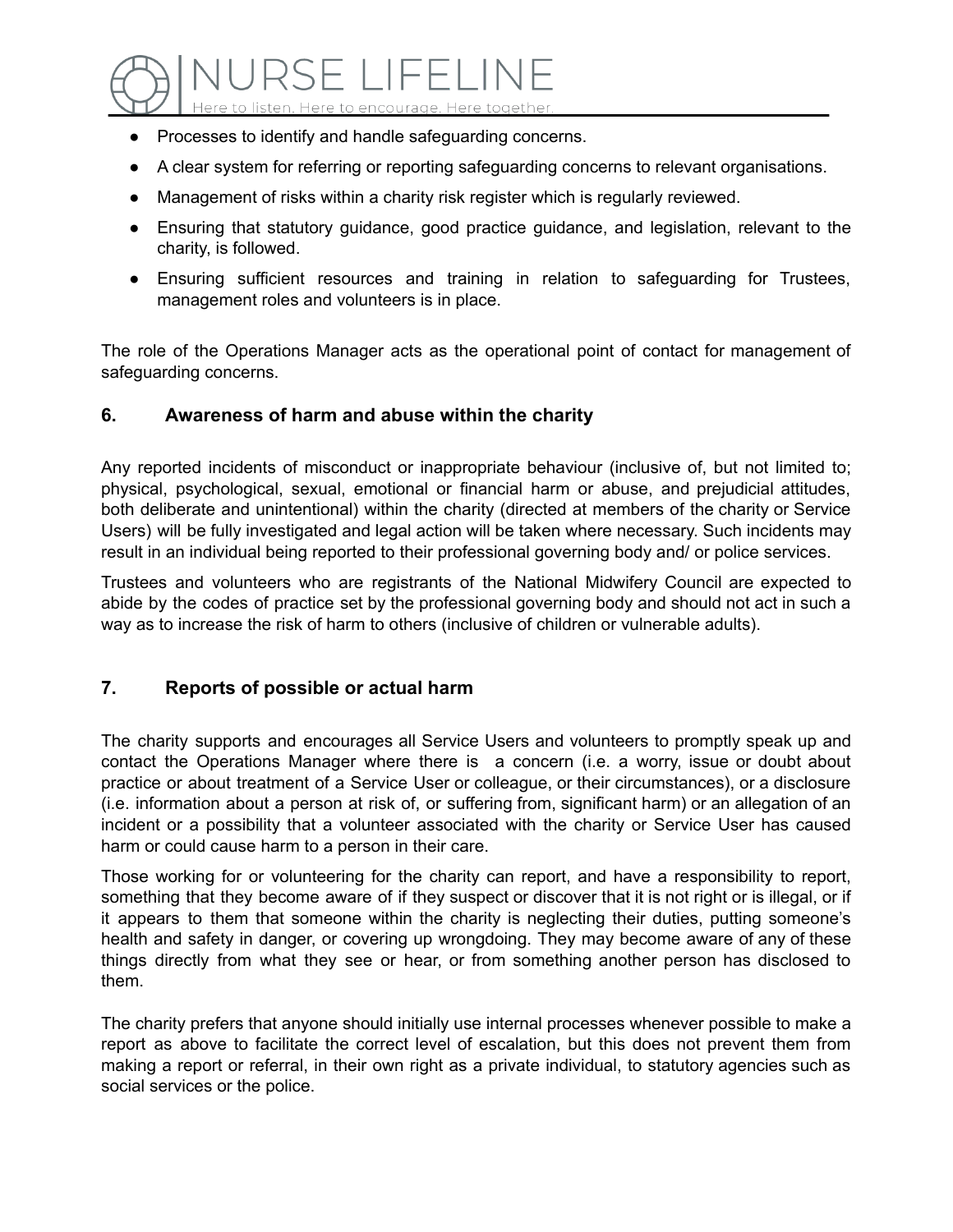

The charity cannot promise confidentiality to staff or volunteers making an internal report (to the Operations Manager) where it has to be shared with any statutory agencies.

The charity actively encourages its staff or volunteers to raise concerns or to disclose information, which they believe shows malpractice i.e., whistle-blowing (disclosure in the public interest). The charity policy for Raising and Escalating Concerns should be followed.

# **8. Charity safeguarding actions**

Where there is risk of significant harm to any Service User, volunteers or staff, the Operations Manager and Trustees have the power to act as necessary and, in particular, as follows:

- Log all conversations regarding the issue.
- Sign and request signatures on reports and statements.
- Confidentially seek advice from expert sources.
- Share concerns (with consent where required and appropriate) internally with senior staff / Chair of the Board of Trustees.
- Share concerns and make referrals to external agencies such as ambulance, police or social services, as appropriate to the circumstances.

#### **9. Communication by the charity about safeguarding and this Policy**

All those working within the charity have an obligation to learn about protection issues and their related responsibilities.

The charity will communicate this Policy (using appropriate methods, formats and language to communicate the content) to all of its Trustees, volunteers, and Service Users. The policy will also be available in the public domain via the charity website.

To encourage everyone involved in the charity to understand the importance of safeguarding, and to assist all staff in learning about protection issues and their related responsibilities, the charity will ensure individuals working for the charity are supported through, policies, guidance, resources, discussions on safeguarding in team meetings and, where required, additional training.

## **10. Implementation of this Policy**

This Policy must be followed by all trustees and volunteers of the charity and must be promoted by all of its Trustees and senior staff.

#### **11. Review of this Policy**

This Safeguarding Policy was approved by the Board of Trustees of Nurse Lifeline in April 2020 and was reviewed and updated in May 2021.